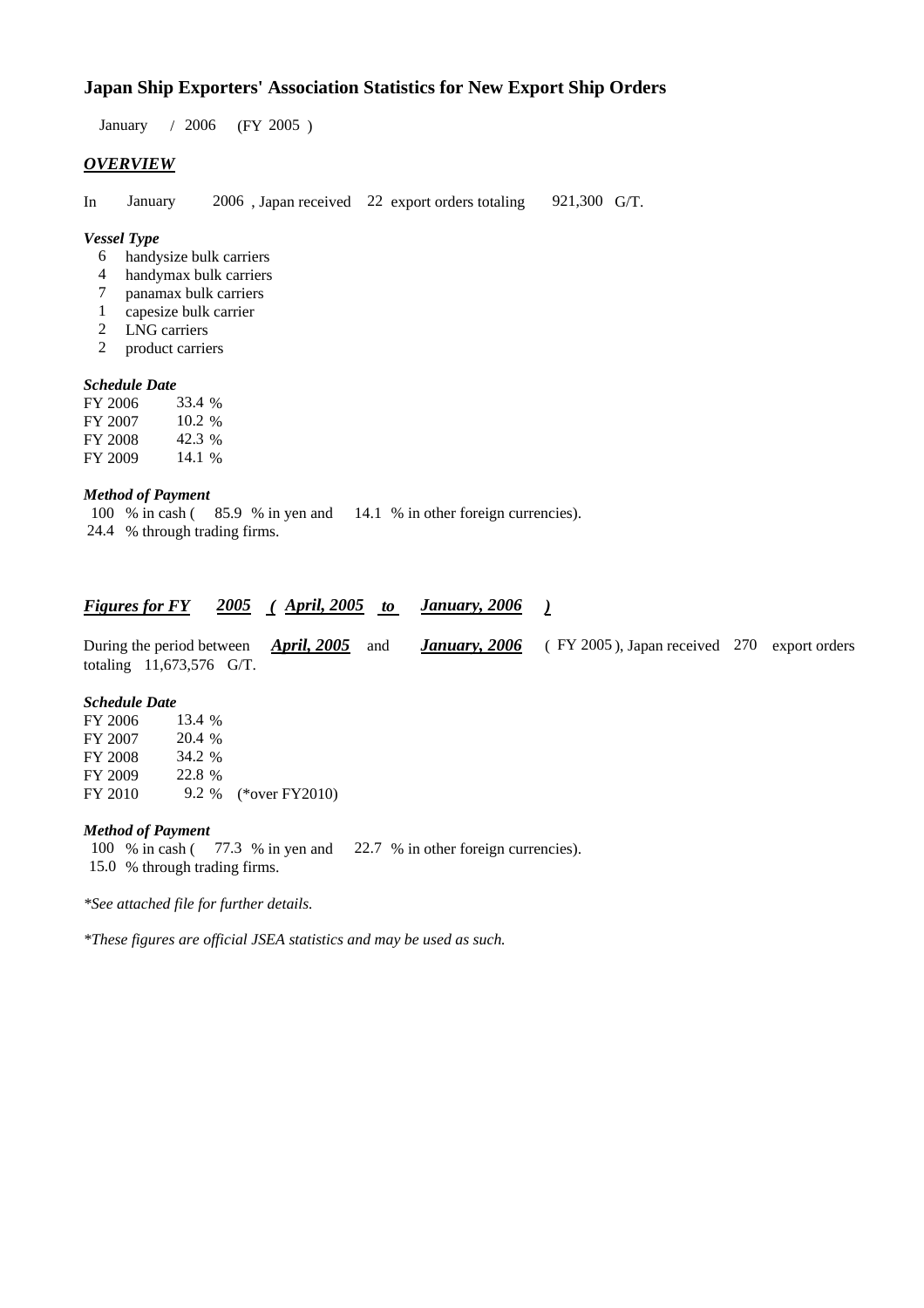### New Export Orders Placed in January 2006 (FY 2005) Based on Fiscal Year

JSEA (February 2006)

| Description              |     | Apr 04 to Mar 05 |     | Apr 05 to Sept 05 |     | October 2005 |     | November 2005 |                 | December 2005 |     | January 2006 |     | Apr $05$ to Jan $06$ |     | Jan $05$ to Dec $05$ |
|--------------------------|-----|------------------|-----|-------------------|-----|--------------|-----|---------------|-----------------|---------------|-----|--------------|-----|----------------------|-----|----------------------|
|                          | No. | G/T              | No. | G/T               | No. | G/T          | No. | G/T           | No.             | G/T           | No. | G/T          | No. | G/T                  | No. | G/T                  |
| <b>General Cargos</b>    | 24  | 773,050          | 21  | 603.650           |     | 7.000        |     | 51.700        |                 | 17,300        |     |              | 26  | 679,650              | 35. | 1,155,950            |
| <b>Bulk Carriers</b>     | 190 | 10,093,100       | 101 | 4,841,180         | 19  | 872,290      | 20  | 923,596       | 17 <sup>1</sup> | 1,051,050     | 18  | 619,450      | 175 | 8,307,566            | 196 | 9,523,916            |
| Tankers                  | 107 | 7.705.970        | 43  | ,348,160          |     | 415,550      |     | 492,700       | 4               | 128,100       |     | 301,850      | 69  | 2,686,360            | 84  | 3,302,710            |
| <b>Combined Carriers</b> |     |                  |     |                   |     |              |     |               |                 |               |     |              |     |                      |     |                      |
| Others                   |     |                  |     |                   |     |              |     |               |                 |               |     |              |     |                      |     |                      |
| Total                    | 321 | 18,572,120       | 165 | 6,792,990         | 27  | 1,294,840    | 34  | .467,996      | 22              | 1,196,450     | 22  | 921,300      | 270 | 11,673,576           | 315 | 13,982,576           |
| $FY 2005 / FY 2004$ (%)  |     | $*71.2$          |     | 87.8              |     | 47.2         |     | 90.1          |                 | 37.0          |     | 79.6         |     | 70.8                 |     | $** 71.6$            |
| In CGT                   |     | 8,604,363        |     | 3,605,060         |     | 740,626      |     | 837,209       |                 | 504,700       |     | 517,070      |     | 6,204,665            |     | 7,390,100            |

*Figures for shipbuilding orders of 500 G/T and over for export as steel vessels placed with JSEA members are covered.*

\*FY 2004/FY2003

\*\*Calendar Year 2004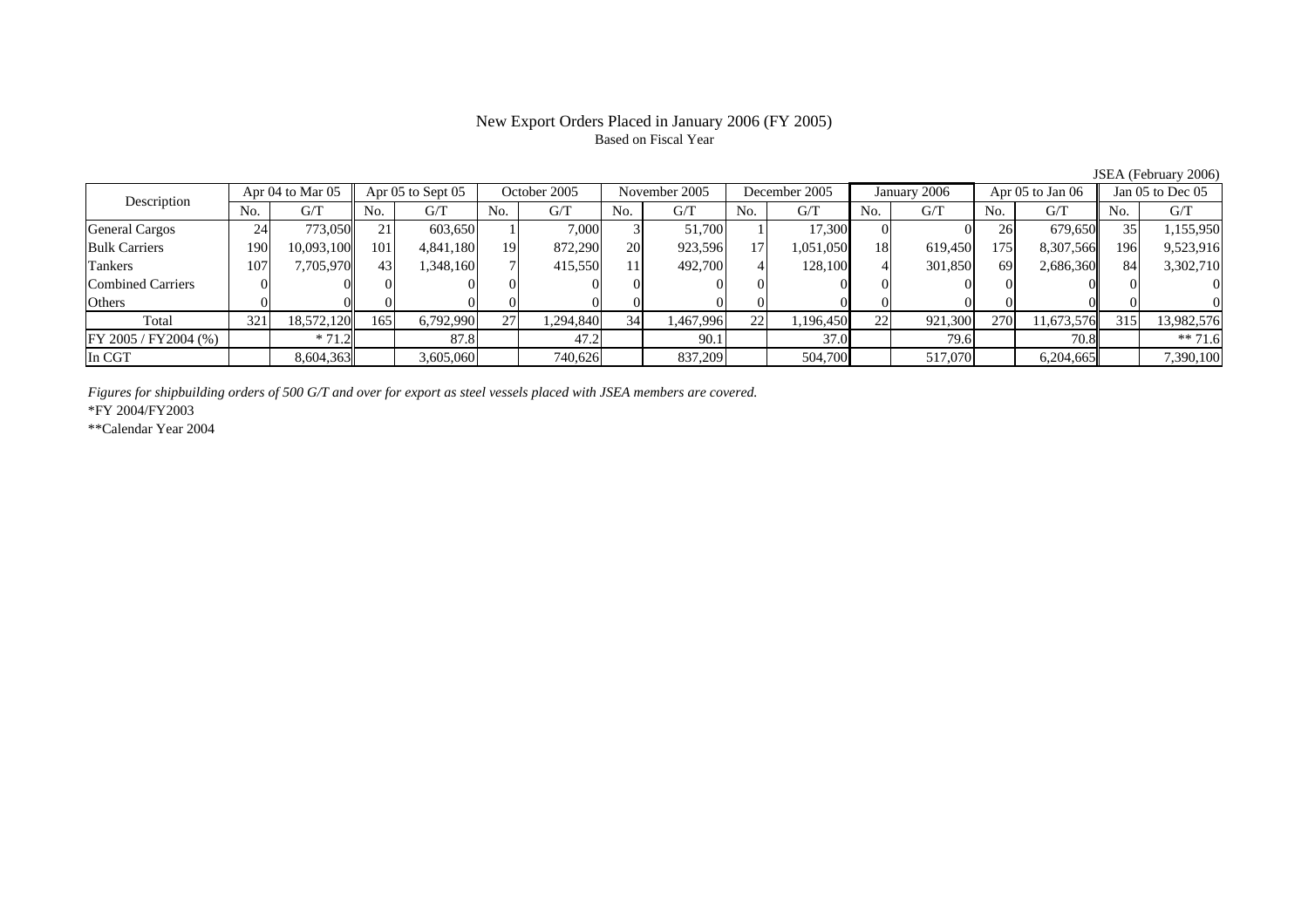# Based on Fiscal Year

Description Apr 04 to Mar 05 Apr 05 to Sept 05 October 2005 November 2005 December 2005 January 2006 Apr 05 to Jan 06 Jan 05 to Dec 05<br>No. 1 G/T No. 1 G/T No. 1 G/T No. 1 G/T No. 1 G/T No. 1 G/T No. 1 G/T No. 1 G/T No. 1 G No.  $G/T$ T || No. | G/T || No. | G/T || No. | G/T || No. | G/T || G/T || No. | G/T || No. | G/T || No. | G/T General Cargos ( 17 | 523,454|| 13| 501,784| 2| 81,570| 1| 75,246| 0| 0| 2| 17,169| 18| 675,769|| 24| 952,269 Bulk Carriers 1999| 8,549,973|| 99| 4,089,175| 20| 998,765| 20| 978,589| 8| 288,896| 31| 1,469,529| 178| 7,824,954|| 213| 9,285,551 Tankers 788| 4,255,978|| 34| 2,114,306| 4| 312,864| 7| 215,992| 3| 438,839| 6| 311,151| 54| 3,393,152|| 66| 4,091,562 Combined Carriers 0 0 0 0 0 0 0 0 0 0 0 0 0 0 0 0 **Others** s and  $1$  115,875 0 0 0 0 0 0 0 0 0 0 0 0 0 0 Total 2955| 13,445,280|| 146| 6,705,265| 26| 1,393,199| 28| 1,269,827| 11| 727,735| 39| 1,797,849| 250| 11,893,875|| 303| 14,329,382 FY 2005 / FY2004 (%) \* 116.6 107.8 104.1 113.3 136.5 126.1 111.8 \*\* 109.9 In CGT6,731,127 3,160,998 646,311 582,664 327,585 863,609 5,581,167 6,750,184

*Deliveries of new shipbuilding orders of 500 G/T and over for export as steel vessels placed with JSEA members are covered.*

\*FY 2004/FY2003

\*\*Calendar Year 2004

JSEA (February 2006)

# Export Ships Delivered in January 2006 (FY 2005)